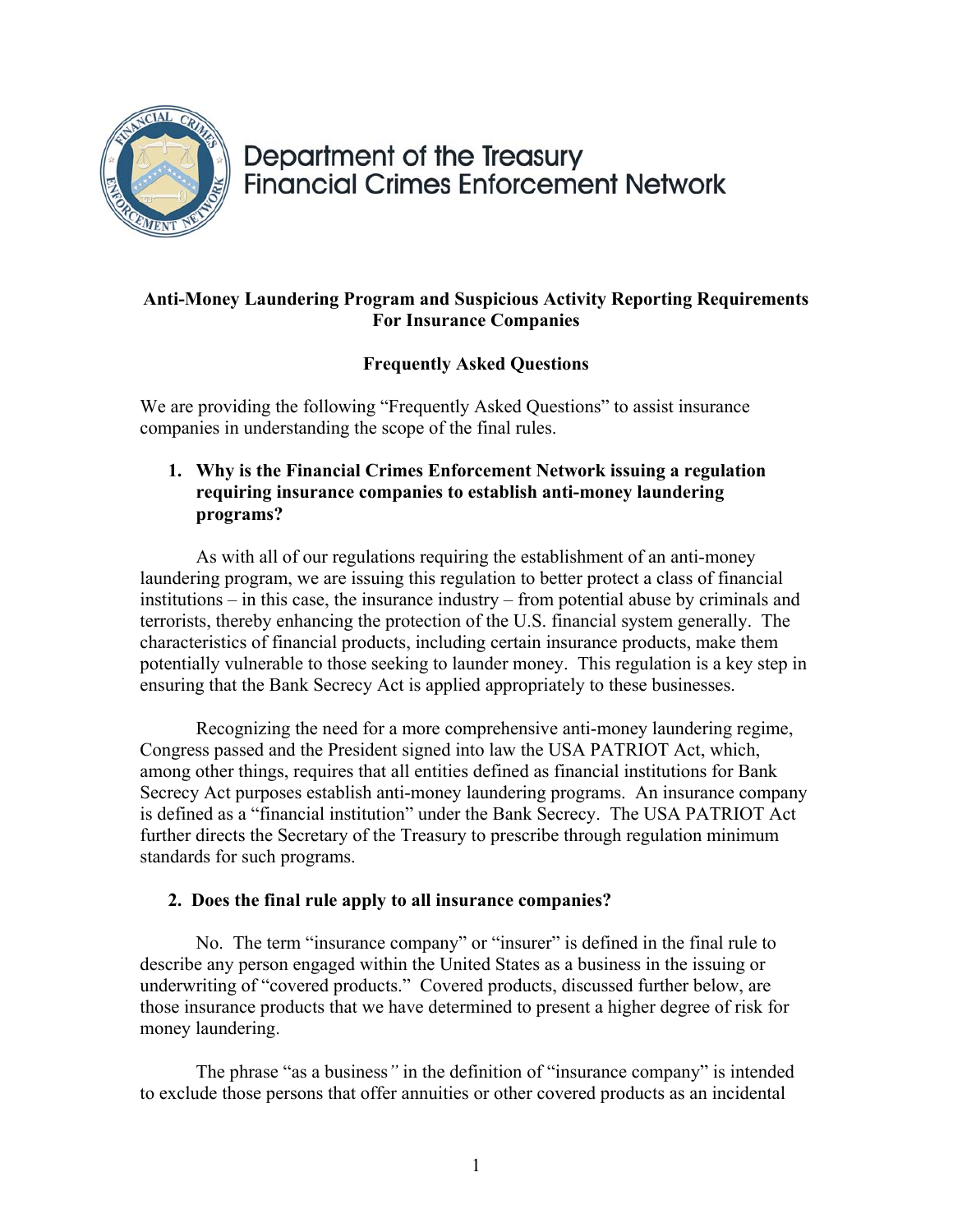part of their business. For example, a tax-exempt organization that offers charitable gift annuities, as defined in section 501(m)(5) of the Internal Revenue Code, that would not otherwise fall within the definition of an insurance company, would not be considered an insurance company for purposes of the final rule.

If an insurance company that is not presently issuing or underwriting a covered product should do so in the future, the insurance company would then become subject to the rule (but only to the extent of its business relating to covered products). Conversely, if an insurance company ceases issuing or underwriting covered products, the insurance company would no longer be subject to the rule.

An insurance company that is registered with the Securities and Exchange Commission as a broker-dealer in securities would not be required to establish a duplicate program under the final rule for insurance companies. Broker-dealers in securities currently are subject to an independent anti-money laundering program obligation under our regulations, 31 CFR 103.120; therefore, the insurance company would not be required to establish a separate anti-money laundering program in order to comply with the final rule, as long as it has established an anti-money laundering program pursuant to that requirement and complies with the program.<sup>1</sup> However, the company should evaluate the extent (if any) to which its existing anti-money laundering program should be revised to appropriately address the risks of doing business in covered insurance products.

#### **3. What are "covered products"?**

 $\overline{a}$ 

For purposes of the final insurance company rule, the term "covered product" is defined to mean:

- A permanent life insurance policy, other than a group life insurance policy;
- An annuity contract, other than a group annuity contract; and
- Any other insurance product with cash value or investment features.

The definition incorporates a functional approach, and encompasses any insurance product having the same kinds of features that make permanent life insurance and annuity products more at risk of being used for money laundering, *e.g.,* having a cash value or investment feature. To the extent that term life insurance, property and casualty insurance, health insurance, and other kinds of insurance do not exhibit these features, they are not products covered by the rule.

 $<sup>1</sup>$  An insurance company that is registered or is required to register with the Securities and Exchange</sup> Commission will be deemed to have satisfied the requirements of this rule for those activities regulated by the Securities and Exchange Commission to the extent that the company complies with the anti-money laundering program requirements applicable to such activities that are imposed by the Securities and Exchange Commission or by a self-regulatory organization registered with the Securities and Exchange Commission.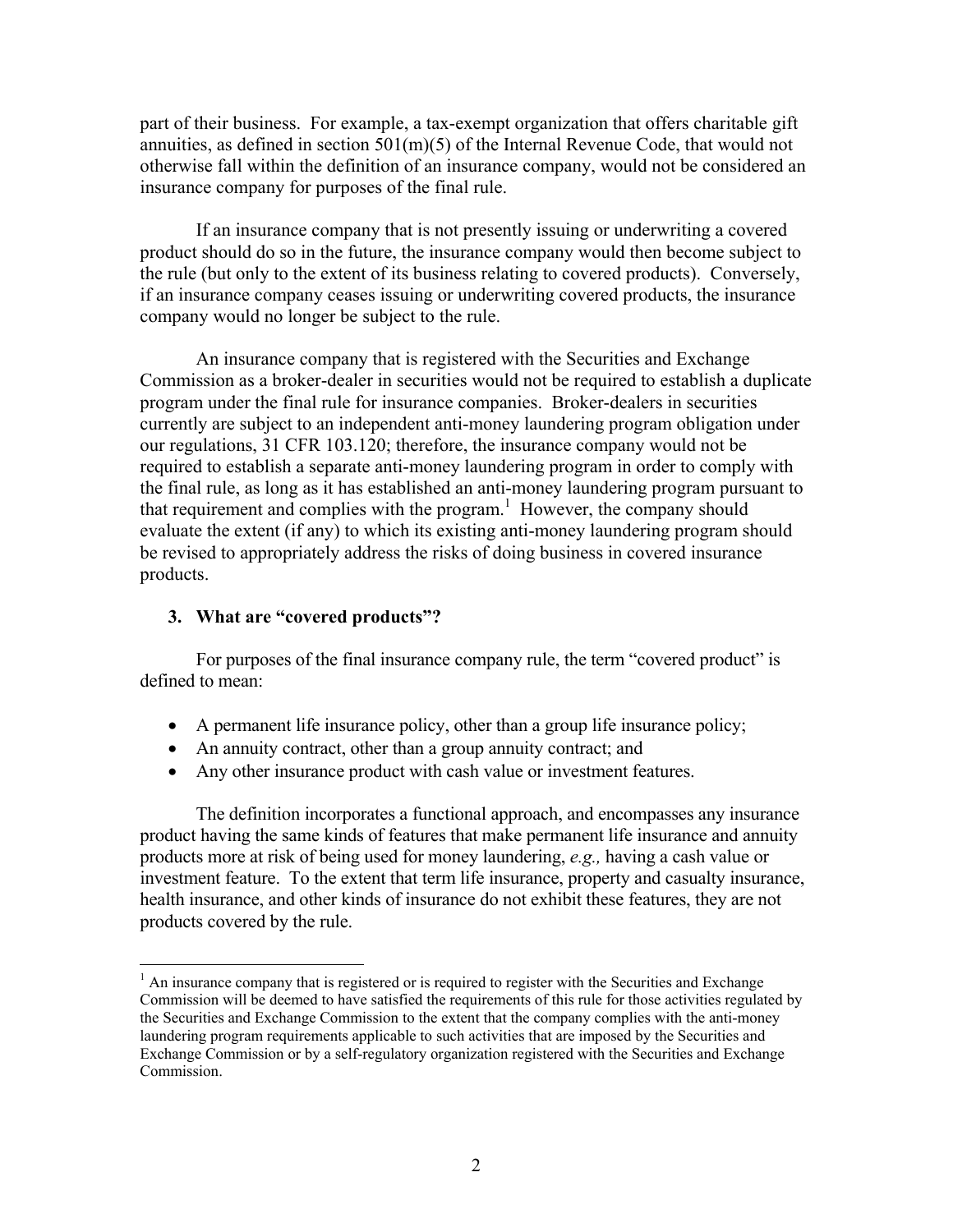#### **4. Which insurance products are not "covered products" pursuant to the rule?**

 Because they pose a lower risk for money laundering, the following products are not defined as "covered products" in the final rule:

- group insurance products
- products offered by charitable organizations, *e.g.* charitable annuities
- term (including credit) life, property, casualty, health, or title insurance
- reinsurance and retrocession contracts

Contracts of indemnity and structured settlements (including workers' compensation payments) are not within the definition of "covered products" for purposes of the final rule.

## **5. Does the final rule require insurance agents and brokers to establish antimoney laundering programs?**

 No. Insurance agents and brokers are not required by the final rule to have separate anti-money laundering programs. However, insurance agents and brokers are an integral part of the insurance industry due to their contact with customers. Insurance agents and brokers typically are involved in sales operations and are therefore in direct contact with customers. As a result, the agent or broker will often be in a critical position of knowledge as to the source of investment assets, the nature of the clients, and the objectives for which the insurance products are being purchased. Agents and brokers have an important role to play in assisting the insurance company to prevent money laundering. Therefore, the final rule requires each insurance company to integrate its agents and brokers into its anti-money laundering program and to monitor their compliance with its program. The final rule also requires an insurance company's antimoney laundering program to include procedures for obtaining relevant customer-related information necessary for an effective program, either from its agents and brokers or otherwise.

The insurance company remains responsible for the conduct and effectiveness of its anti-money laundering program, which includes the activities of the agents and brokers that are involved with covered products. The insurance company must exercise due diligence, not only in the development of its anti-money laundering program and in the collection of appropriate customer and other information but also in monitoring the operations of its program, its employees, and its agents.

#### **6. What are the requirements for an anti-money laundering program?**

The final rule requires an insurance company that issues or underwrites covered products to develop and implement a written anti-money laundering program applicable to its covered products that is reasonably designed to prevent the insurance company from being used to facilitate money laundering. The program must be approved by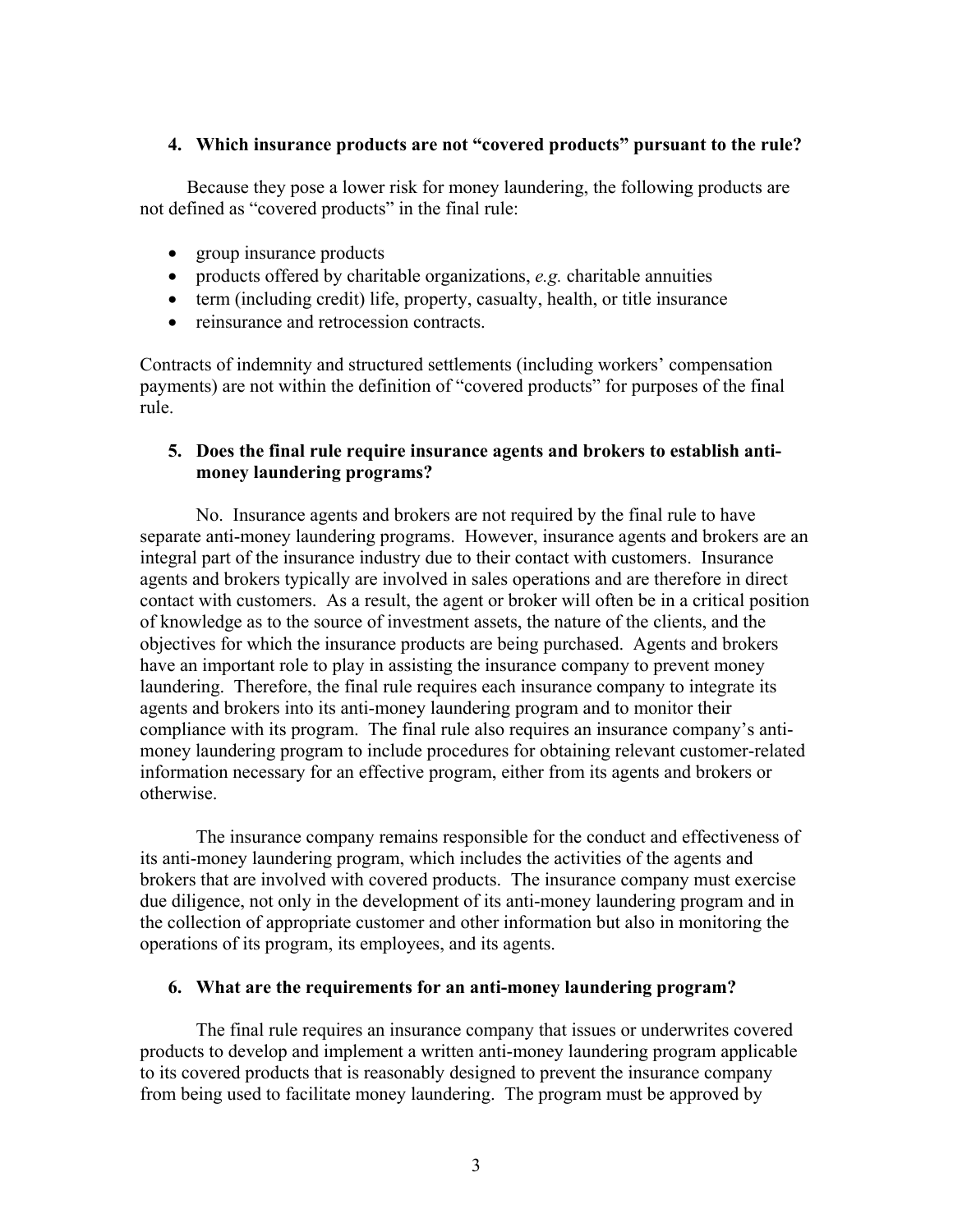senior management and made available to the Department of the Treasury (or its delegate) upon request.

As is true of all of our anti-money laundering program rules, insurance companies must develop a risk-based program. Under the Bank Secrecy Act, financial institutions are required to identify, assess, and mitigate the risk that their business will be abused by criminals. Risks can be jurisdictional, product-related, service-related, or client-related. Regardless of where those risks arise, financial institutions covered by our regulations must take reasonable steps to mitigate them. Compliance is risk-based, meaning that a financial institution must devote more compliance resources to the areas of its business that pose the greatest risk. Moreover, as is true for all industries we regulate, we do not expect businesses of different sizes and circumstances to have the same types of antimoney laundering programs.

We believe effective implementation must be predicated upon your knowledge of your business, a careful assessment of the vulnerabilities of your business to money laundering, and adoption of controls appropriate to that risk.

At a minimum, insurance companies must establish an anti-money laundering program that comprises the four elements set forth below. Our website (www.fincen.gov) contains information and updates on money laundering and terrorist financing risks as they apply to the insurance industry. We do not expect that this program can prevent all potential money laundering. What *is* expected is that your business will take prudent steps, with the same kind of thought and care that you take to guard against other crimes, such as theft or fraud.

It should be noted that the required components are minimum requirements. Insurance companies that offer a diversity of insurance products may decide to adopt institution-wide anti-money laundering programs regardless of the types of products offered. However, the final rule requirement applies only to covered products offered by the company.

## **(1) A compliance officer who is responsible for ensuring that the program is implemented effectively.**

The compliance officer is an employee or group of employees who will be responsible for the day-to-day operation of your anti-money laundering program. In particular, this person (or persons) will be responsible for ensuring that the steps within your own program are fully implemented. As such, this person should be someone with enough authority to achieve this important task. The amount of time devoted to these duties will depend on the level of risk. An insurance company is not required to designate a person to serve on a full-time basis as a compliance officer for purposes of the final rule unless the level of risk or volume of transactions warrants. If your business faces a very high level of risk for money laundering, then a great deal will be required of this person. If your exposure to these risks is more moderate, then the level of effort will be commensurate with that risk.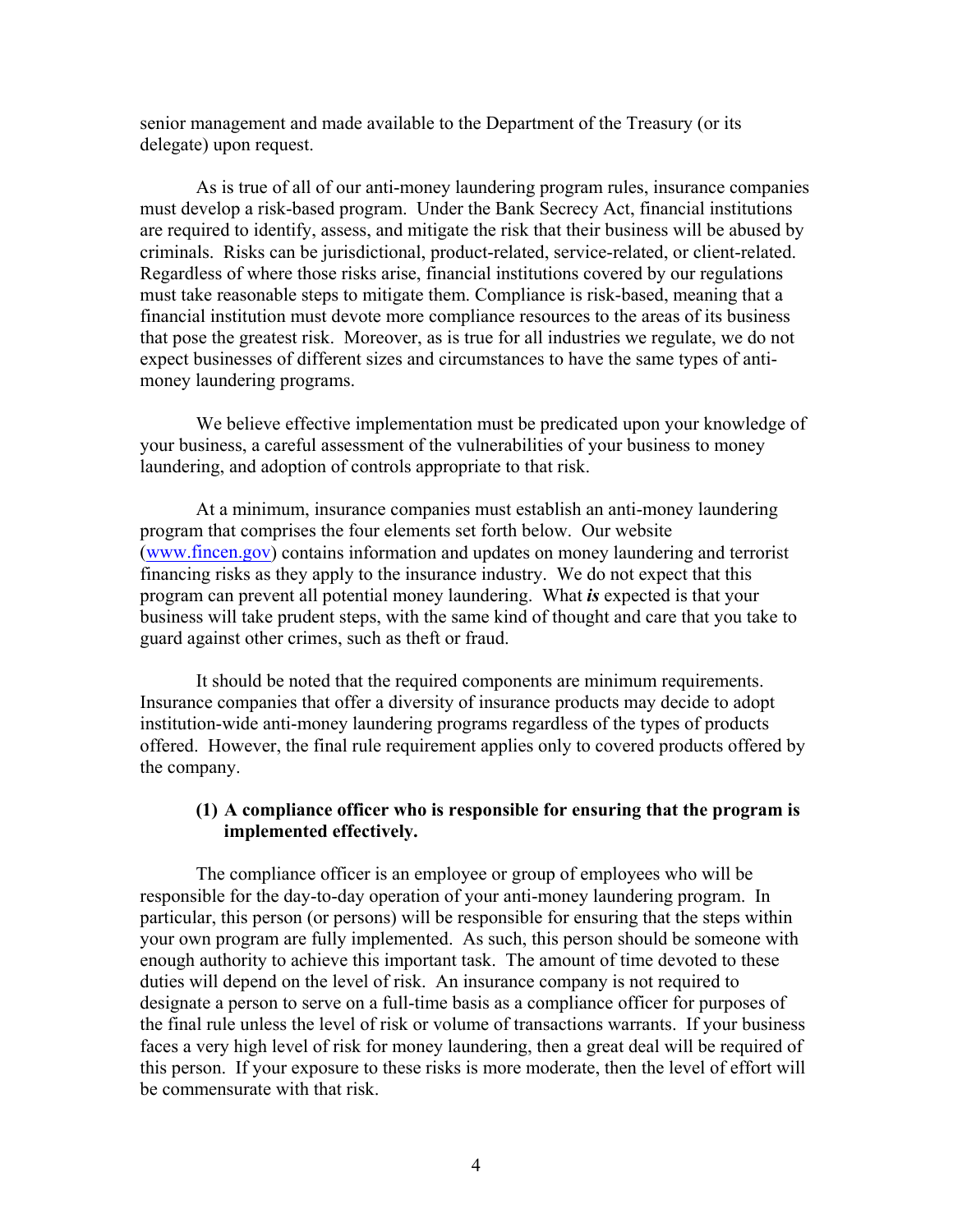In all cases, however, the compliance officer should be thoroughly familiar with the operations of the business itself and with all aspects of your anti-money laundering program, as well as with the requirements of the Bank Secrecy Act and applicable Financial Crimes Enforcement Network forms, and should have read carefully all applicable documents we issue or post on our web page (www.fincen.gov).

## **(2) Policies, procedures, and internal controls.**

Policies, procedures, and internal controls must be developed, based on the insurance company's assessment of the money laundering risk associated with its business, that are reasonably designed to enable the insurance company to comply with the applicable requirements of the Bank Secrecy Act and to prevent the insurance company from being used by money launderers.

 As the preamble to the rule describes, you should assess the extent to which your particular business is susceptible to money laundering. Those companies dealing with covered products that pose a significantly higher risk require greater diligence for detecting transactions that may involve money laundering. Using customer and other information obtained through agents, brokers or otherwise, an insurance company can assess the money laundering risks presented by its business based on such factors as the particular types and locations of customers served, distribution channels, and products offered.

## **(3) Ongoing training of appropriate persons concerning their responsibilities under the program.**

You should first consider what training is appropriate for each individual employee. Some employees may require no training on the program, given their particular duties. Others may require a great deal of training. The training should be clearly understood by your employees, agents, brokers, and others doing business with covered products. The compliance officer should be available to answer all questions posed by employees. Remember that you should periodically retrain your employees on your program to ensure that they understand and can fully implement your program.

#### **(4) Independent testing to monitor and maintain an adequate program.**

Some person or group of people who are not working specifically for the compliance officer on the compliance program should be selected to determine whether the program complies with the requirements of the rule and that the program functions as designed. For example, if the program requires that a particular employee be trained once every six months, then the independent testing should determine whether the training occurred and whether the training was adequate. Independent testing does not mean that an outside party must be hired, although outside parties may be utilized to conduct the independent review. It does mean, though, that the testing should be a fair and unbiased appraisal of the success in implementing the anti-money laundering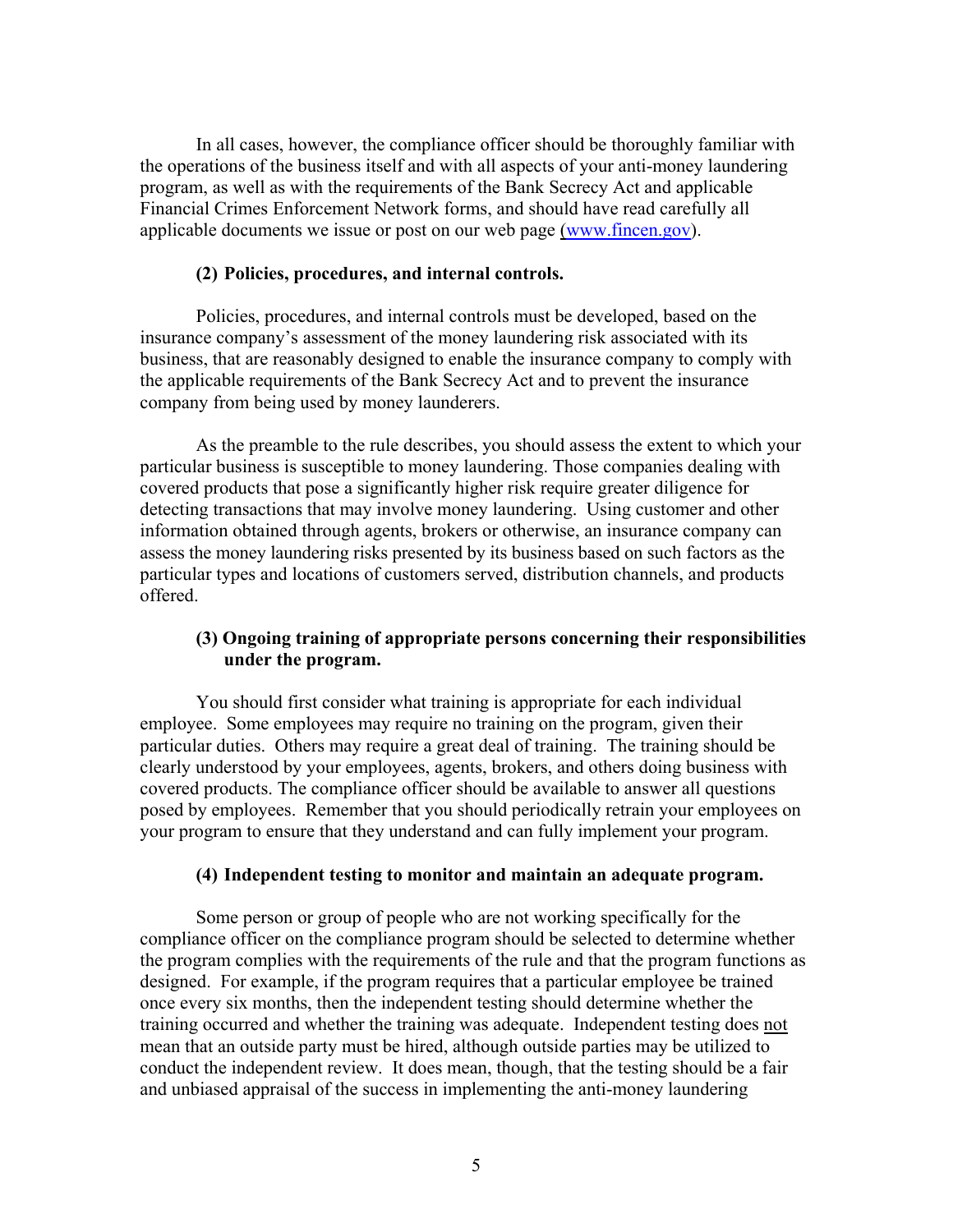program, and the results of the independent testing should be put into writing, including any recommendations to senior management.

Independent testers should carefully consider all of the decisions made by the compliance officer, such as the determination of the level of risk faced by the insurance company for money laundering, the frequency of training, etc. The independent testing is intended to confirm that the program complies with the requirements of the rule and that the program functions as designed.

# **7. Is an insurance company required to train all of its employees in-house? What about training of brokers and agents?**

An insurance company may satisfy the training requirement under its anti-money laundering program with respect to its employees, agents and brokers by directly training such persons or by verifying that those employees, agents and brokers have received adequate training by another insurance company or by a competent third party with respect to the covered products offered by the insurance company. For purposes of the rule, a competent third party can include, among others, another financial institution that is subject to an anti-money laundering program, such as a broker-dealer in securities or a bank.

An insurance company remains responsible for assuring compliance with the final rule and monitoring the effectiveness of its training program. The nature of the insurance company's review of a training program performed by another entity depends upon the facts and circumstances of the particular situation. For example, if the training is performed by another entity that has its own anti-money laundering program (such as a broker-dealer or bank), the insurance company's evaluation of the training program may be less stringent than if a third-party contractor performs the training. Mere certification of attendance at a program is insufficient; rather, evaluation of the substance of the training is essential.

# **8. What resources are available to help an insurance company to establish an adequate program?**

The preambles to the final rules and these Frequently Asked Questions provide the foundation for the process of establishing an anti-money laundering program. Going forward, we will be issuing additional guidance to the industry. All such guidance will be posted on our website (www.fincen.gov). Additionally, we operate a Regulatory Helpline (1-800-949-2732), to provide answers to specific regulatory or compliance questions.

# **9. When must we implement our Anti-Money Laundering Program?**

You will have 180 days from when the final rule is published in the *Federal Register* to implement your anti-money laundering program.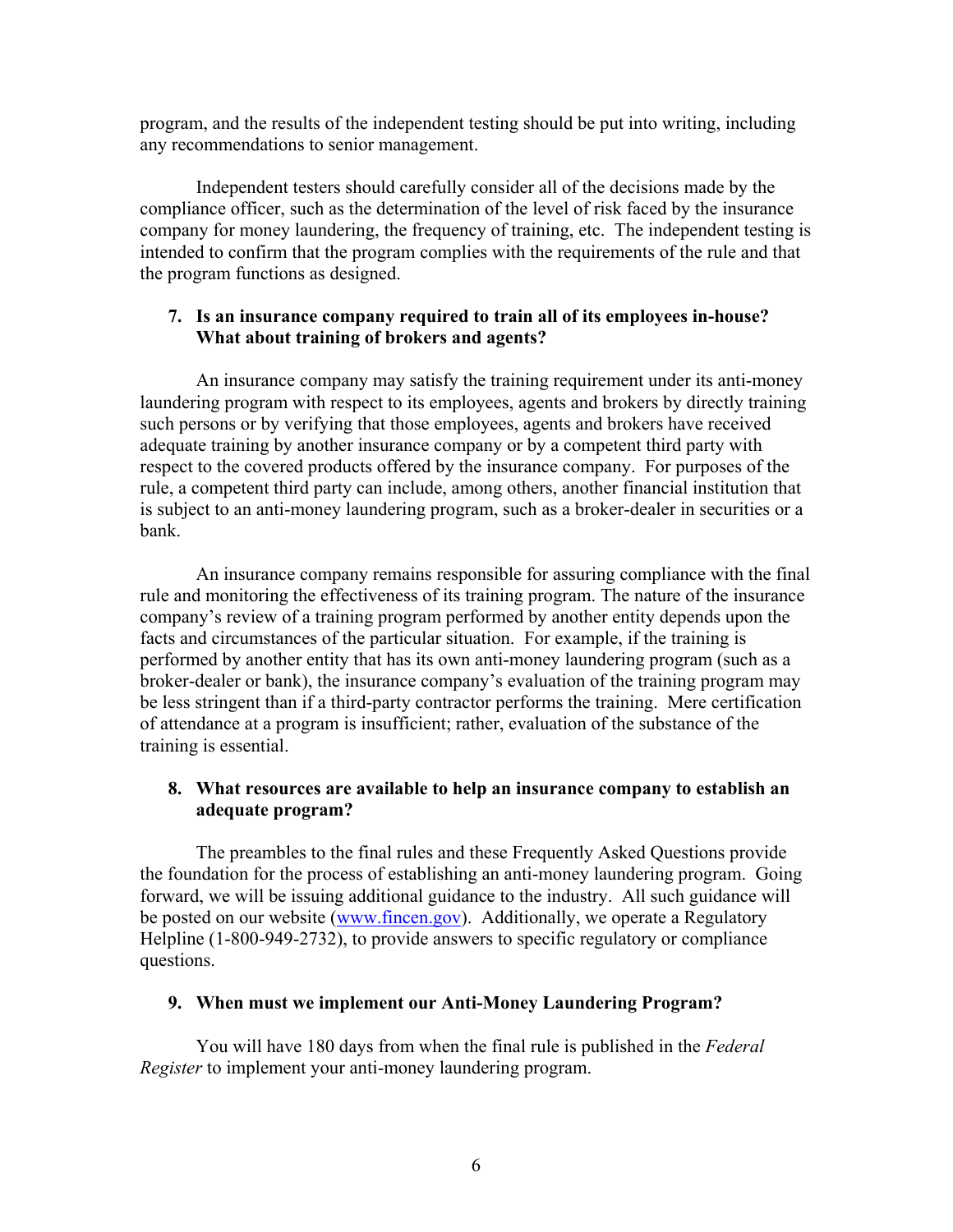#### **10. Should insurance companies continue to file Form 8300** – **Report of Cash Payments Over \$10,000 Received in a Trade or Business?**

Yes. Insurance companies should continue to file Form 8300 in appropriate situations to report the receipt of cash over \$10,000. There is no requirement at this time for insurance companies to file Currency Transaction Reports.<sup>2</sup>

Also, Form 8300 includes Box 1b for reporting of suspicious transactions. Because covered insurance companies will be required to file Suspicious Activity Reports (see below) as part of their anti-money laundering program, the proposed Suspicious Activity Report for Insurance Companies form will be the required medium for reporting suspicious activity. An insurance company is not precluded from also checking the "suspicious transaction" box, as appropriate, when filing a Form 8300; however, checking the box on the Form 8300 is not required, and in any event will *not* satisfy the insurance company's obligation to file a Suspicious Activity Report in the appropriate circumstances.

## **11. Are insurance companies required to file Suspicious Activity Reports as a part of their anti-money laundering programs?**

Yes. Pursuant to a final rule adopted at the same time as the anti-money laundering program final rule, insurance companies will now be required to file Suspicious Activity Reports. This requirement will take effect 180 days from when the final rule is published in the *Federal Register***.** 

We have proposed a new suspicious activity reporting form for insurance companies (FinCEN Form 108 – Suspicious Activity Report by Insurance Companies). Until such time as that form has been adopted and is available for use, insurance companies should use FinCEN Form 101 – Suspicious Activity Report by Securities and Futures Industries to report suspicious transactions. Importantly, to assist law enforcement in locating reports filed by insurance companies, the words "Insurance SAR" should be entered on the first line of the Narrative.

Under the final rule requiring suspicious activity reporting by insurance companies, covered insurance companies must file Suspicious Activity Reports to report suspicious transactions, rather than checking the" suspicious transaction" box on Form 8300 (Box 1b) (see above). It may be appropriate for an insurance company to file a Form 8300 for receipt of cash and other items over \$10,000 as well as to file a Suspicious Activity Report when the circumstances surrounding the receipt of cash and other items are suspicious.

## **12. What are examples of suspicious activities with regard to insurance products?**

1

 $2^2$  Currency Transaction Reports are filed by certain financial institutions for deposit, withdrawal, exchange of currency, or other payment or transfer by, through, or to the financial institution that involves a transaction or transactions in currency of more than \$10,000.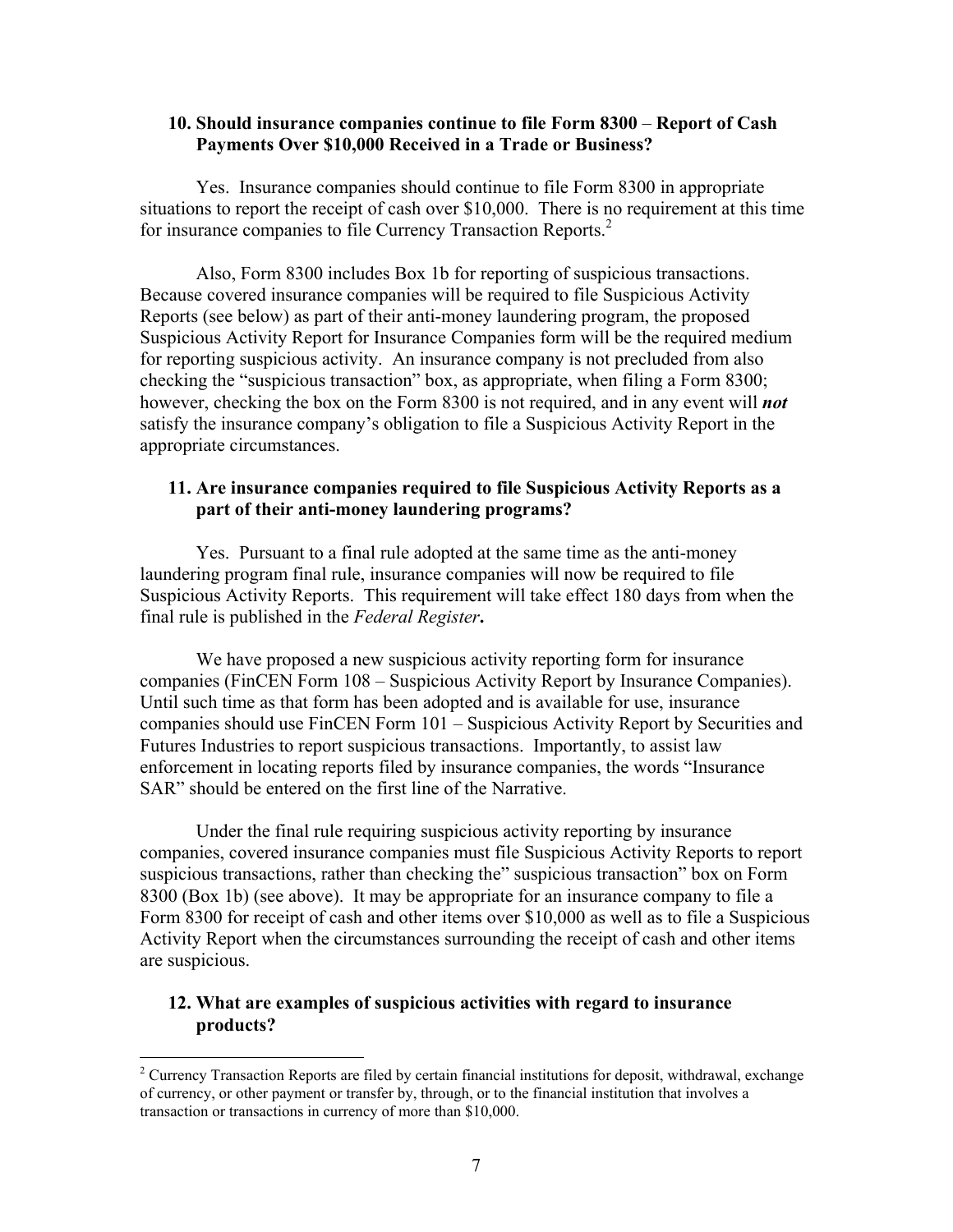Some examples of "red flags" include, but are not limited to, the following: the purchase of an insurance product inconsistent with the customer's needs; unusual payment methods, such as cash, cash equivalents (when such a usage of cash or cash equivalents is, in fact, unusual), or structured monetary instruments; early termination of a product (including during the "free look" period), especially at a cost to the customer, or where payment is made by, or the refund check is directed to, an apparently unrelated third party; the transfer of the benefit of a product to an apparently unrelated third party; a customer who shows little concern for the investment performance of a product, but a great deal of concern about the early termination features of the product; a customer who is reluctant to provide identifying information when purchasing a product, or who provides minimal or seemingly fictitious information; and a customer who borrows the maximum amount available soon after purchasing the product.

## **13. How should suspicious activity involving variable insurance products funded by separate accounts that meet definition of a "mutual fund" be reported?**

Some insurance companies issue variable insurance products funded by separate accounts, some of which meet the definition of a mutual fund.<sup>3</sup> We are in the process of finalizing a rule that would require mutual funds to themselves file suspicious activity reports. When that final rule becomes effective, we will amend the insurance company suspicious activity reporting rule to ensure that such suspicious activity is reported under the mutual fund rule.

Until such time as a final rule requiring suspicious activity reporting by mutual funds is adopted, however, insurance companies that issue variable insurance products funded by separate accounts that meet the definition of a mutual fund may report suspicious activity on FinCEN Form 101 – Suspicious Activity Report by Securities and Futures Industries.

#### **14. Are insurance brokers and agents required to file suspicious activity reports?**

The obligation to identify and report suspicious transactions applies only to an insurance company, and not to its agents or brokers. Nevertheless, because insurance agents and brokers are an integral part of the insurance industry due to their direct contact with customers, the final rule requires an insurance company to establish and implement policies and procedures reasonably designed to obtain customer-related information necessary to detect suspicious activity from all relevant sources, including from its agents and brokers, and to report suspicious activity based on such information.

 $\overline{a}$ 

 $3$  A mutual fund is an investment company (as defined in section 3 of the Investment Company Act of 1940 (15 U.S.C. 80a-3) that is an open-end company (as defined in section 5 of the Investment Company Act of 1940 (15 U.S.C. 80a-5)) that is registered, or required to register, with the Securities and Exchange Commission under section 8 of the Investment Company Act of 1940.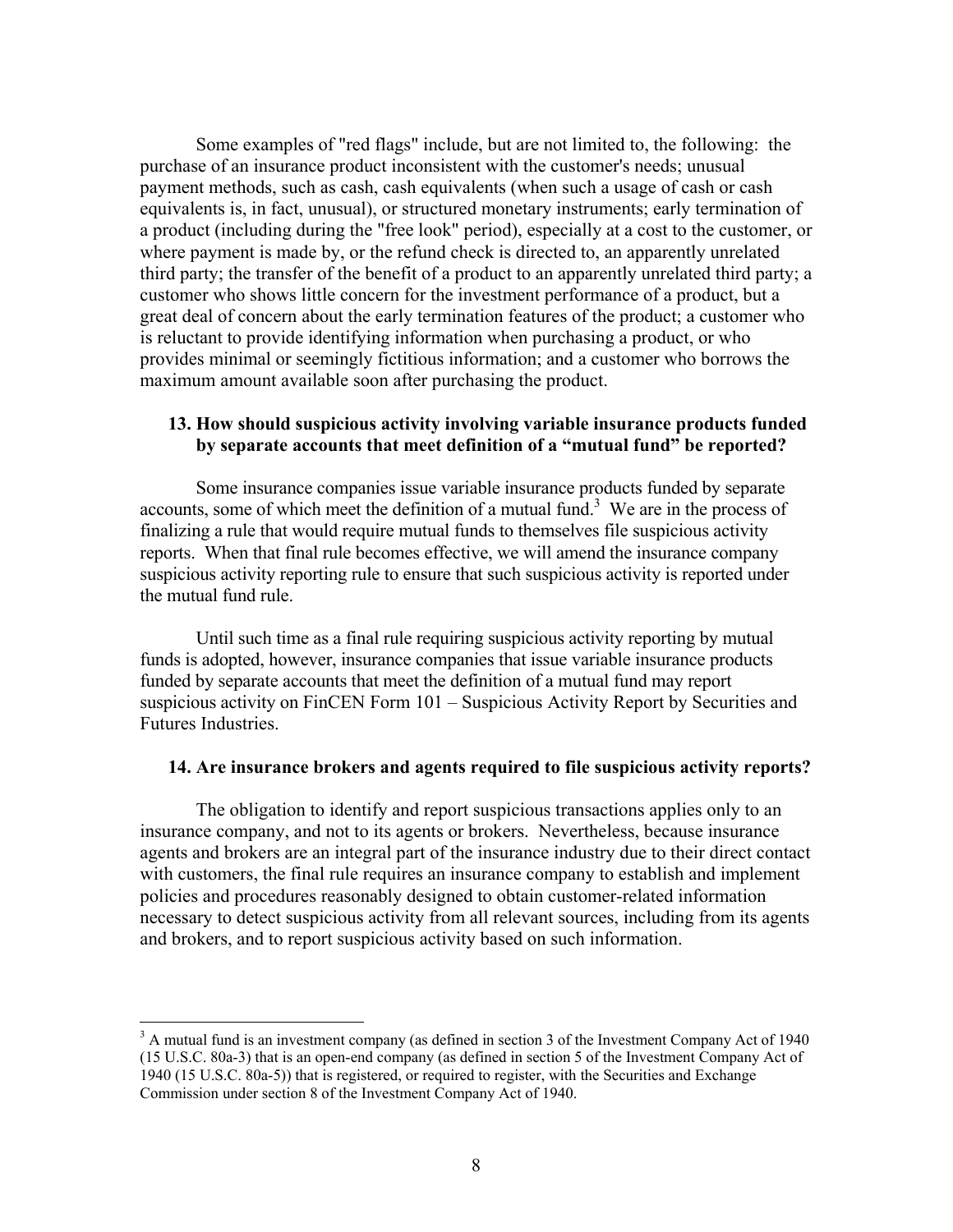The final rule imposes a direct obligation only on insurance companies, and not on their agents or brokers, for a number of reasons. First, whether an insurance company sells its products directly or through agents, we believe that it is appropriate to place on the insurance company, which develops and bears the risks of its products, the responsibility for guarding against such products being used to launder illegally derived funds. Second, insurance companies, due to their much larger size relative to that of their numerous agents and brokers, are in a much better position to shoulder the costs of compliance connected with the sale of their products. Finally, numerous insurers already have in place compliance programs and best practices guidelines for their agents and brokers to prevent and detect fraud. We believe that insurance companies largely will be able to integrate their obligation to report suspicious transactions into their existing compliance programs and best practices guidelines.

Insurance agents and brokers will play an important role in the effective operation of an insurance company's obligation to report suspicious transactions. By not placing an independent reporting obligation on agents and brokers, we do not intend to minimize their role. We intend to assess the effectiveness of the rule on an ongoing basis. If it appears that the effectiveness of the rule is being undermined by the failure of agents and brokers to cooperate with their insurance company principals, we will consider proposing appropriate amendments to the rule. We also expect that an insurance company, when faced with a non-compliant agent or broker, will take necessary actions to secure such compliance, including, when appropriate, terminating its business relationship with such an agent or broker.

Certain insurance agents and insurance brokers may be broker-dealers in securities with an independent obligation to report suspicious activity under another Bank Secrecy Act regulation. $4$ 

## **15. Are joint Suspicious Activity Report filings permissible?**

1

Yes. In circumstances where two or more financial institutions subject to suspicious activity reporting requirements under the Bank Secrecy Act are involved in a common or related transaction, and each financial institution has information about the transaction, a joint Suspicious Activity Report may be filed. Neither the Bank Secrecy Act nor regulations promulgated by us prohibit financial institutions from sharing information relating to suspicious activities as long as no persons involved in the transaction are notified.

An insurance company must keep a copy of the filed Suspicious Activity Report form for its records. The Suspicious Activity Report and the original or business record equivalent of any supporting documentation must be maintained in the insurance

<sup>&</sup>lt;sup>4</sup> Variable insurance products that are deemed securities under the Securities Exchange Act of 1934 must be sold by registered broker-dealers, which are themselves subject to a suspicious activity reporting obligation. *See* 31 CFR 103.19. Banks, which sell fixed annuities as agent for insurance companies, are also subject to suspicious activity reporting. *See* 31 CFR 103.18.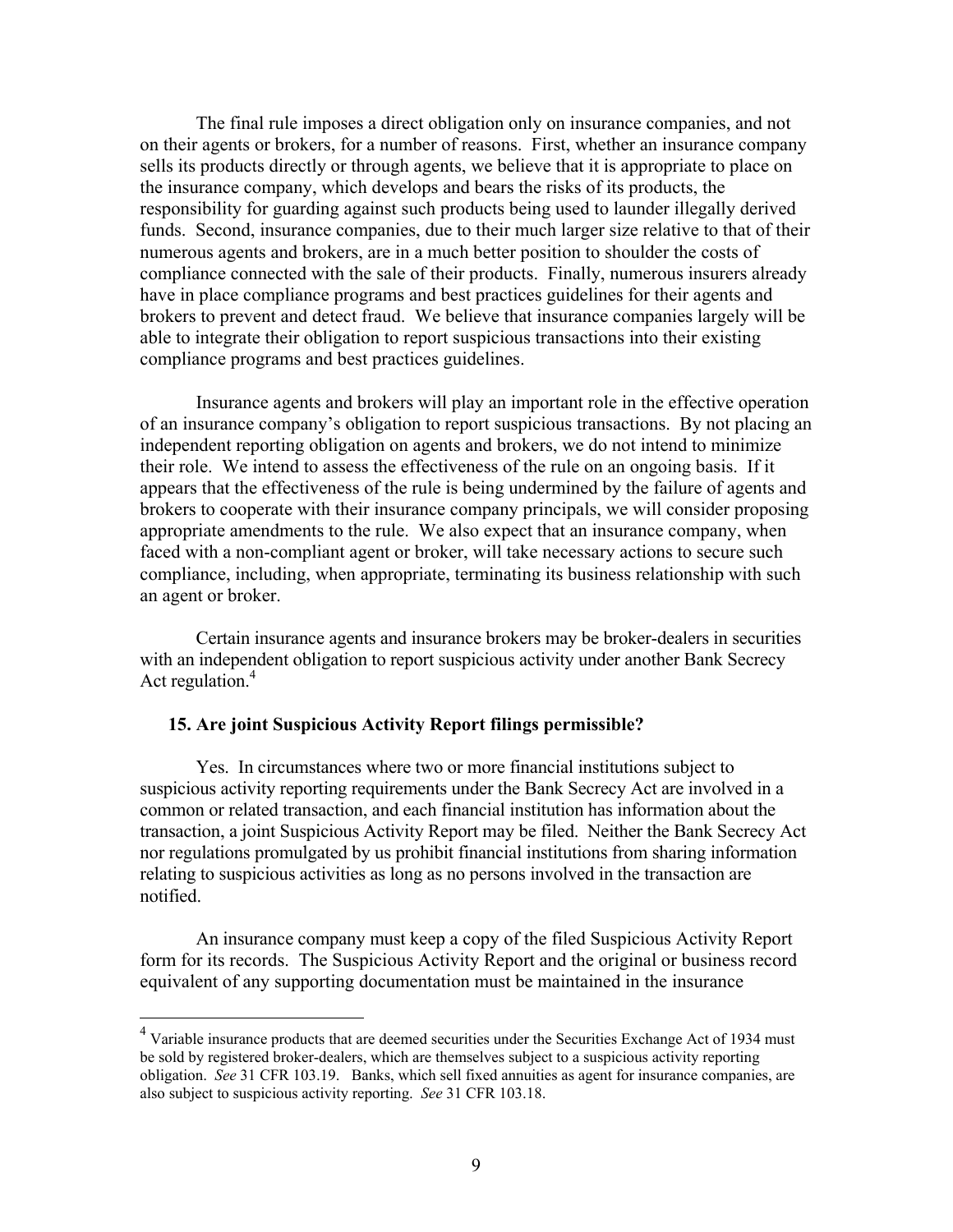company's records for a period of five years from the date of filing. An insurance company must also retain copies of reports (and supporting documentation) provided to it by its agents that are required to make reports by another provision in 31 CFR Part 103 when the agents and the company file a joint report regarding a transaction involving both companies.

A joint Suspicious Activity Report that is filed with us in the manner described above will be deemed to have been filed by each financial institution involved in the underlying transaction, thereby satisfying each financial institution's obligation to report suspicious activity. Financial institutions may share information pertaining to the transaction, as long as no persons involved in the transaction are notified. Such communications between financial institutions for the purpose of filing or determining whether to file a joint Suspicious Activity Report are protected by a safe harbor from civil liability pursuant to 31 U.S.C. 5318(g), as disclosures authorized under that section's implementing regulations and interpretative guidance.

In all such joint filings, only one of the filing institutions should be identified as the "filer" in the filer identification section of the form (unless the form accommodates multiple filers, as the Suspicious Activity Report for Insurance Companies will do). The Narrative section of the suspicious activity report must include the words "joint filing" and must identify the other financial institution or institutions on whose behalf the report is being filed (unless the form will accommodate multiple filers, in which case there is no need to include that information in the Narrative section).

## **16. If an insurance company files a Suspicious Activity Report voluntarily, will it be protected from civil liability?**

Yes. Pursuant to 31 U.S.C.  $5318(g)(3)$ : "Any financial institution that makes a voluntary disclosure of any possible violation of law or regulation to a government agency …shall not be liable to any person under any law or regulation of the United States… or regulation of any State…for such disclosure or for any failure to provide notice of such disclosure to the person who is the subject of such disclosure or any other person identified in the disclosure."

It is the intent of this provision of the Bank Secrecy Act to provide the greatest possible protection to financial institutions, in the form of a "safe harbor," to encourage the filing of Suspicious Activity Reports if appropriate.

#### **17. May we disclose that a Suspicious Activity report was filed? What if we receive a civil subpoena?**

There are statutory and regulatory prohibitions against the disclosure of information filed in, or the fact of filing, a Suspicious Activity Report whether the report is required or is filed voluntarily. Thus, insurance companies filing the proposed Suspicious Activity Report by Insurance Companies (or receiving a copy of filed joint Suspicious Activity Reports from another financial institution involved in the same